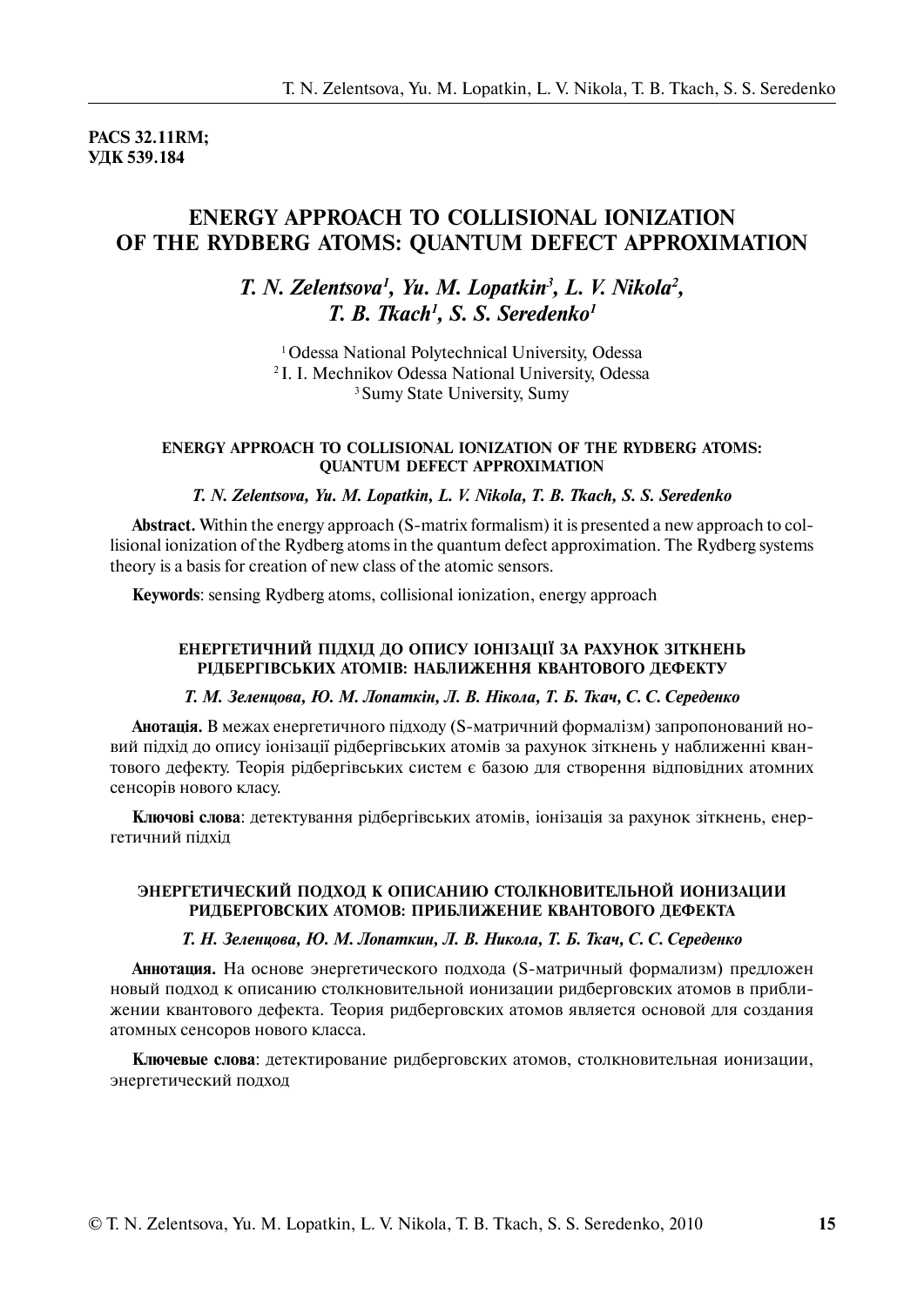### **1. Introduction**

The modern quantum theory of atomic systems can be considered as a fundamental basis for treating a wide cycle of phenomena, including the excitation, photoionization, radiation and autoionization decay etc. [1-21]. In the last years a great success has been achieved in the applied atomic physics, laser physics, atomic sensors electronics. One could mention very perspective papers devoting to engineering so called Rydberg atoms with different mechanisms of ionization processes [5-9]. New schemes of the different atomic sensor devices are proposed. One could mention here so called atomic watches etc [1]. Naturally, for more than 80 years, the theory of collisional ionization was developing and considering mainly the ground states and lowest excited states in usual neutral atoms, beginning from the hydrogen one. But a great progress in experimental laser physics and appearance of the so called tunable lasers allow to get the highly excited Rydberg states of atoms. In fact this is a beginning of a new epoch in the atomic physics regarding the Rydberg atoms [1-9]. The experiments with Rydberg atoms had very soon resulted in the discovery of an important ionization mechanism, provided by unique features of the Rydberg atoms. Relatively new topic of the modern theory is connected with consistent treating the electroncollisional ionization of the Rydberg atoms [1]. From the theoretical point of view, the low energy electron collisions could essentially affect on the Rydberg states in atoms. Its role was estimated theoretically and observed in the tunable lasers experiments (look for example, [1-3]). The account for fast redistribution of the atomic levels' population, excitation and further and ionization caused by the collisions is of a great importance for successfully handling atoms in their Rydberg states. In the last years there is appearing a sufficiently great number of papers devoted to the collisional ionization of the Rydberg atoms within the on-relativistic and relativistic approaches (look refs. [1-20]). Usually the standard methods of atomic physics, including the Hartree-Fock, Dirac-Fock, different model potential schemes, R-matrix and energy approaches etc [1-4] were used in order to define the electron-collisional ionization characteristics of neutral and even Rydberg atoms. In our opinion the significant advantage of the simple model potential and quantum defect approached (non-relativistic schemes) in comparison with other methods and, particularly, other model potentials is the possibility of presenting analytically, in terms of the hypergeometric functions, the quantitative characteristics for arbitrarily high orders, related to both bound– bound and bound–free transitions. From the other side, the heavy Rydberg atomic systems and corresponding collisional phenomena should be considered within strictly relativistic theory. Here we present new combined quantum defect method and energy approach to definition of the electron-collisional excitation and ionization characteristics of the Rydberg atoms. The important feature of new theory is implementation of the quantum defect approximation to the S-matrix energy formalism. This provides sufficiently correct and simultaneously simplified numerical procedure to definition of the corresponding collisional ionization properties. Naturally, the similar information is of a great importance for carrying out the new schemes of different atomic sensor devices

# **2. Collisional ionization of the Rydberg atoms: Energy approach**

As starting basis for formulation of a new approach to collisional ionization of the Rydberg atoms we use an energy approach [4,11-14], which is based on the S-matrix formalism and relativistic many-body perturbation theory. As in refs. [13,14], for definiteness, we consider the highly excited Rydberg states  $1s^22s^22p^5nl$  (n>>3) of the Ne-like ion, which can be treated as two-quasi-particle (2QP) states. It is usually accepted, as the bare potential, a potential including the electric nuclear potential  $V_{N}$  and some parameterized potential  $V_{C}$ , that imitates the interaction of closed-shell electrons with quasi-particles. The parameters of the model bare potential are chosen so as to generate accurate eigen-energies of all one-quasi-particle (1QP) states, i.e.  $2s2p^6$ ,  $2s^22p^5$  states of the F-like ion and  $2s^22p^6$ nl states of Na-like ions, with the same nucleus. Usually the experimental one-quasi-particle energies are used for determination of parameters of the model potential (look refs. [4,10,11]). Naturally (look below) the quantum defect approximation is very effective here as it provides the hydrogen-like approximation for the corresponding wave functions.

Further we briefly discuss the energy approach in scattering theory [11,12] and give main formulas. We briefly outline the main idea using, as an example, the collisional de-excitation of the Rydberg Ne-like ion:  $((2j_{N})^{-1}3j_{N}J_{N}J_{N}, \varepsilon_{N}) \rightarrow (\Phi_{o}, \varepsilon_{N}J_{N})$ .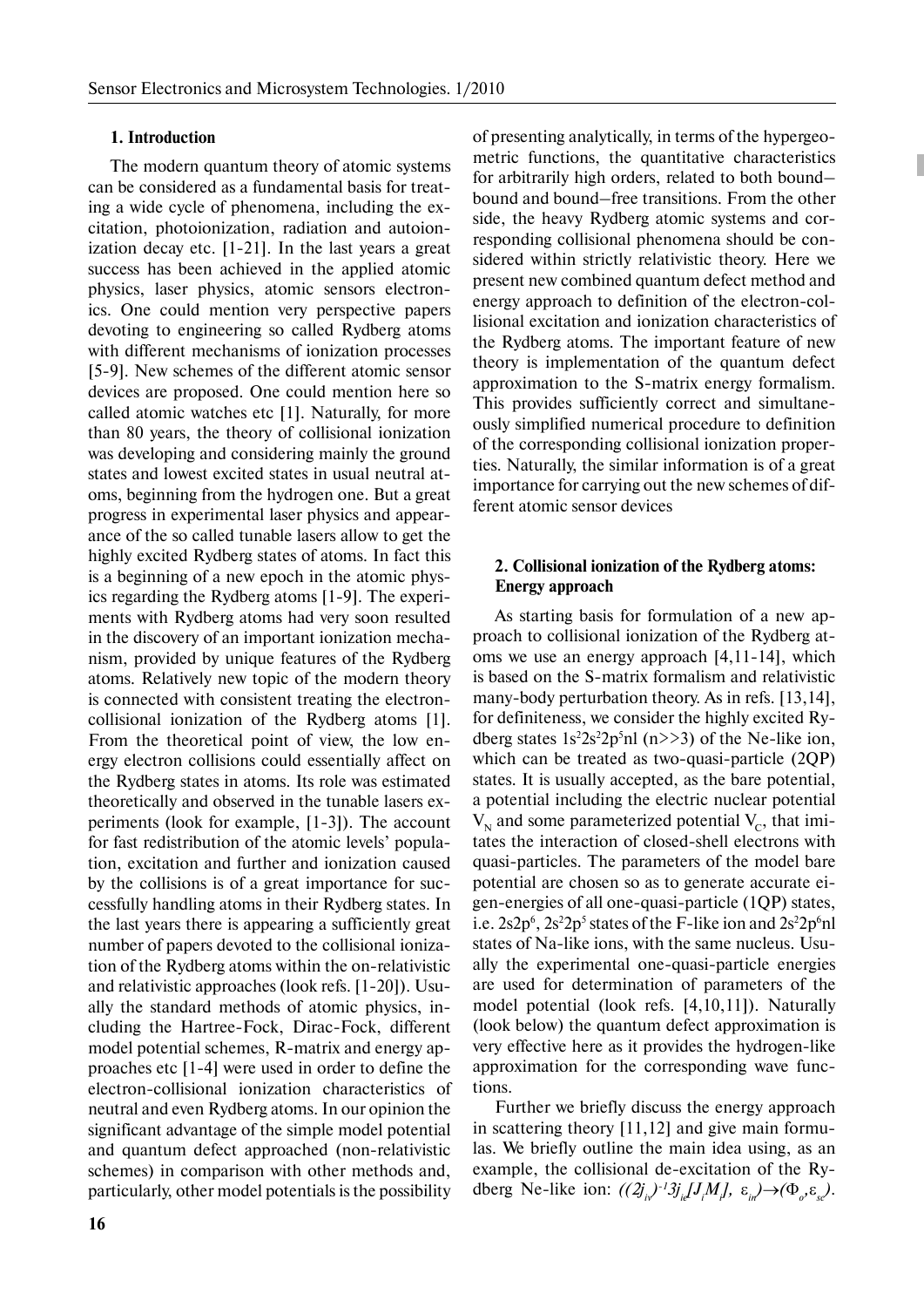Here  $\Phi_{\rho}$  is the state of the ion with closed shells (ground state of the Ne-like ion);  $J_i$  is the total angular moment of the initial target state; indices *iv, ie* are related to the initial states of vacancy and electron; indices  $\varepsilon_{in}$  and  $\varepsilon_{sc}$  are the incident and scattered energies, respectively to the incident and scattered electrons. It is convenient to use the second quantization representation. In particular, the initial state of the system "atom plus free electron" can be written as

$$
| I \rangle = a_{in}^{+} \sum_{m_{iv}, m_{ie}} a_{ie}^{+} a_{iv} \Phi_o C_{m_{ie}, m_{iv}}^{J_i, M_i} . \qquad (1)
$$

Here  $C_{m_{ie},m_{iv}}^{J_i,M_i}$  is the Clebsh-Gordan coefficient. Final state is:  $|F\rangle = a_{sc}^{\dagger} \Phi_{o}$ , where  $\Phi_{o}$  is the state of an ion with closed electron shells (ground state of Ne-like ion), |*I*> represents three-quasiparticle (3QP) state , and |*F*> represents the one-quasiparticle (1QP) state. For the state (1) the scattered part of energy shift *Im* Δ*E* appears first in the PT second order in the form of integral over the scattered electron energy ε<sub>ε</sub>:

$$
\int d\varepsilon_{sc} G(\varepsilon_{is}, \varepsilon_{is}, \varepsilon_{is}, \varepsilon_{sc})/(\varepsilon_{sc} - \varepsilon_{is} - \varepsilon_{is} - \varepsilon_{is} - i0), (2)
$$
  
with

$$
Im\Delta E = \pi G(\varepsilon_{i_v}, \varepsilon_{i_e}, \varepsilon_{i_m}, \varepsilon_{sc}). \tag{3}
$$

Here *G* is a definite squired combination of the two-electron matrix elements (2). The value σ=*-2 Im*Δ*E* represents the collisional cross-section if the incident electron eigen-function is normalized by the unit flow condition and the scattered electron eigen-function is normalized by the energy  $\delta$  function. The collisional strength  $\Omega(I \to F)$  is connected with the collisional cross section  $\sigma$  by expression (c.f. [4,14]):

$$
\sigma(I \to F) =
$$
  
=  $\Omega(I \to F) \cdot \pi / \{(2J_i + 1)\varepsilon_{in}[(\alpha Z)^2 \varepsilon_{in} + 2]\}$ . (4)

Here and below the Coulomb units are used; 1 C.u. ≈27,054Z<sup>2</sup> eV, for energy; 1 C.u.≈0,529⋅10<sup>-8</sup>/Z cm, for length; 1 C.u.  $\approx 2,419 \cdot 10^{-17}/Z^2$  sec for time. The collisional de-excitation cross section is:

$$
\sigma(IK \to 0) = 2\pi \sum_{j_m, j_{sc}} [(2j_{sc} + 1) \times
$$
  
 
$$
\times {\sum_{j_e, j_{iv}} < 0 | j_{in}, j_{sc} | j_{ie}, j_{iv}, J_i > B_{ie,iv}^{IK} \}^2}.
$$
 (5)

Here  $B_{i_e,i_v}^K$  is a real matrix of eigen-vectors coefficients, which is obtained after diagonalization of the secular energy matrix. The amplitude like combination in (8) has the following form:

$$
\langle 0 | j_m, j_{sc} | j_{ie}, j_{iv}, J_i \rangle =
$$
  
=  $\sqrt{(2j_{ie}+1)(2j_{iv}+1)}(-1)^{j_{ie}+1/2} \times \sum_{\lambda} (-1)^{\lambda + J_i} \times$   
 $\times {\delta_{\lambda, J_i}} / (2J_i + 1)Q_{\lambda} (sc, ie; iv, in) +$   
+  $\left[\frac{j_m...j_{sc}...J_i}{j_{ie}...j_{iv}....\lambda}\right]Q_{\lambda} (ie; in; iv, sc) \}.$  (6)

In (6) values  $Q_{\lambda}^{\text{Qu}}$  and  $Q_{\lambda}^{\text{Br}}$  are defined in ref. [4]. For the collisional excitations from ground state (inverse process) one must consider  $a_{in}^+ \Phi_0$  as the initial state and

$$
|F\rangle = a_{sc}^{+} \sum_{m_{fc},m_{fc}} a_{fc}^{+} a_{fc} \Phi_o \tilde{C}_{m_{fc},m_{fc}}^{J_f,M_f}
$$
(7)

as a final state. The cross-section is as follows:

$$
\sigma(0 \to IF) = 2\pi (2J_f + 1) \sum_{j_{in},j_{sc}} (2j_{sc} + 1) \cdot
$$
  
 
$$
\cdot \{ \sum_{j_{\beta},j_{\beta}} B_{f_{\beta},f_{\gamma}}^{FK} < j_{\beta}, j_{\beta}, J_f | j_{in}, j_{sc} | 0 > \}^2.
$$
 (8)

The different normalization conditions are used for the incident and for the scattered electron wave functions. Upon the normalization multipliers one gets symmetrical expressions for the excitation and de-excitation, saving the weight multiplier  $(2J_f+1)$ in (11). The expression for the cross-section of the collisional excited-excited *IK-IF* transition can be found in [13]. To calculate the corresponding parameters, one should use the relativistic expressions for quantum defect approximation wave functions. As it was indicated, the heavy Rydberg atomic systems should be considered within strictly relativistic theory.

# **3. Quantum defect approximation for Rydberg atoms**

As an energy approach provides an effective scheme for calculation the collisional ionization cross-sections [11-13], the important question here is implementation of the relativistic quantum defect approximation to the cited scheme. The general expression for the wave function can be presented in a standard form as follows:

$$
\Psi(\Gamma P J M) = \sum_{r}^{NCF} c_r \Phi(\gamma_r P J M) , \qquad (9)
$$

which should be received from the self-consistent solutions of the Dirac type quantum-defect equations. Configuration mixing coefficients  $c<sub>r</sub>$  are usually obtained through diagonalization of the Dirac-Coulomb Hamiltonian, which is chosen by us in the following form [4]: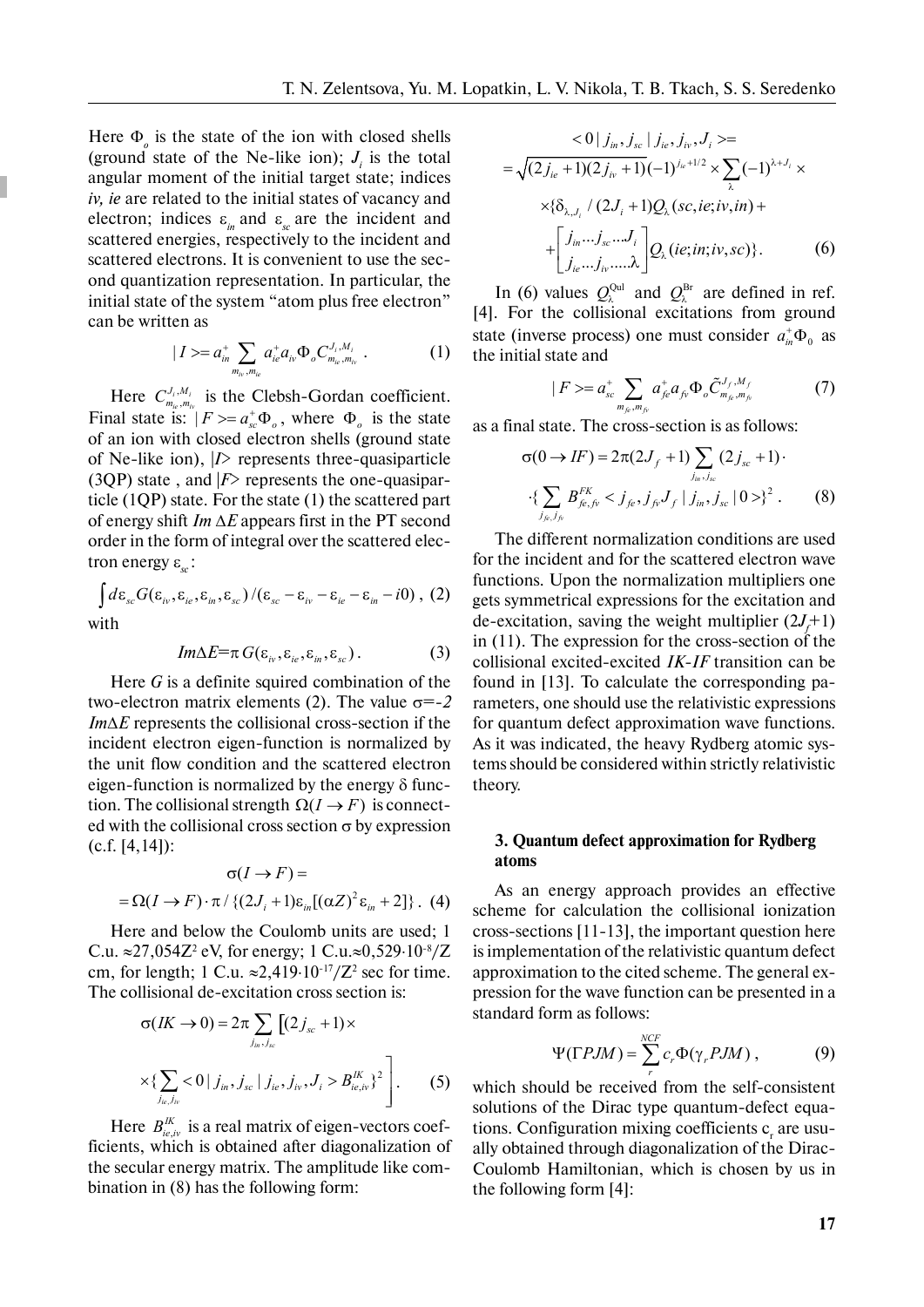$$
H_{DC} = \sum_{i} [c\alpha_i p_i + (\beta_i - 1)c^2 - V(r|nlj)] +
$$
  
+ 
$$
\sum_{i>j} \exp(i\omega r_{ij})(1 - \alpha_i \alpha_j)/r_{ij},
$$
 (10)

where  $\alpha_{\rho}$ ,  $\beta$  are the Dirac matrices. The potential in  $H_{nc}$  contains the electrical potential of a nucleus, the electron self-consistent potential and the potential of exchange inter-electron interaction. In the quantum defect approximation the one-particle wave functions are found from solution of the relativistic Dirac equation, which can be written in the central field in a two-component form:

$$
\frac{\partial F}{\partial r} + (1 + \chi) \frac{F}{r} - (\varepsilon + m - \nu) G = 0,
$$
  

$$
\frac{\partial G}{\partial r} + (1 - \chi) \frac{G}{r} + (\varepsilon - m - \nu) F = 0.
$$
 (11)

Here we put the fine structure constant  $\alpha = 1$ . The moment number

$$
\chi = \begin{cases} -(1+1), & j > 1 \\ 1, & j < 1 \end{cases}.
$$

To prevent the integration step becoming too small it is convenient to turn to new functions isolating the main power dependence:  $f = Fr^{1-|x|}$ ,  $g = Gr^{1-|x|}$ . The Dirac equation for *F* and *G* components are transformed as:

$$
f' = -(\chi + |\chi|)f/r - \alpha ZVg - (\alpha ZE_{n\chi} + 2/\alpha Z)g, \quad (12)
$$

$$
g' = (\chi - |\chi|)g/r - \alpha ZVf + \alpha ZE_{n\chi}f.
$$

Here the Coulomb units (C.u.) are used;  $E_{n\alpha}$  is one-electron energy without the rest energy.

In the quantum defect approximation to describe a spectrum of the Rydberg atom it is usually used the simple formula:

$$
E_{\text{alk}} = -\frac{1}{2n_{\text{eff}}^2} = -\frac{1}{2(n - \delta_l)^2}, n \in N, \quad (13)
$$

where  $n_{\text{eff}}$  — effective quantum number,  $\delta_l$  — quantum defect, which is dependent upon the orbital quantum number. Usually to reach a high accuracy in definition of the quantum defect it is used an expansion (the known Ritzs formula):

$$
\delta_l = \delta_l^{(0)} + \sum_{i=1}^M \delta_l^i E^i \ . \tag{14}
$$

From the physical point of view, for the bound states a quantum defect defines an effect of the non-Coulomb part of the atomic potential. For the scattering states a role of the quantum defect belongs to the asymptotic phase shift  $\tau$ . According to the Siton theorem , a link between phase shift and quantum defect is given by [1]:

$$
\tau = \delta_l \cdot \pi. \tag{15}
$$

Further it is non-difficult to present the Dirac equations (11) or (12) in the quantum defect approximation. Really, in this case the potential  $V_{at}$ = *1/r* for  $r > r_0 > 0$  ( $r_0$  is a radius of the atomic core, for example in the F-,Ne-,Na-like ions). Naturally for the bound states the corresponding components, for example, *F(r )*→0 under *r*→∝. For large values of r the corresponding functions are satisfying to the asymptotics as follows:

$$
f(E, l, r) \to u(m.l.r)\sin(\pi m) - v(m, l, r)e^{i\pi m}, \quad (16a)
$$

$$
g(E, l, r) \to -u(m.l.r)\sin(\pi m) +
$$

$$
+v(m, l, r)e^{i\pi(m+l/2)}, \quad (16b)
$$

where  $u, v$  are respectively exponentially increasing and decreasing functions. Naturally to get asymptotically exponentially decreasing function a multiplier *u* in (16) must reach to zero, i.e. it is correct a condition:

$$
\sin(\tau + \pi m) = \sin(\tau + \pi \sqrt{-1/2E}) = 0. \quad (17)
$$

Finally for the bound state, the correctly normalized solution is as follows:

$$
F_{l,E_{ak}}(r) = \cos(\pi \delta_l) s_l (E_{alk}, r) + \sin(\pi \delta_l) c_l (E_{alk}, r), \qquad (18)
$$

where  $E_{\text{alk}} = E$  and the functions  $s_i$ ,  $c_i$  represent the normalized (on energy) regular and non-regular Coulomb functions. Further using the quantum defect approximation functions in the energy approach scheme to calculating the electron-collisional ionization of the Rydberg atoms is the same as in the initial version of the method [4] (see also  $[21]$ ).

#### **4. Conclusions**

So, we have presented a new combined quantum defect method and energy approach to definition of the electron-collisional excitation and ionization characteristics of the Rydberg atoms. The important feature of new theory is implementation of the quantum defect approximation to the S-matrix energy formalism. This provides sufficiently correct and simultaneously simplified numerical procedure to definition of the corresponding collisional ionization properties and thus it is represented significantly more advantagable in comparison with the